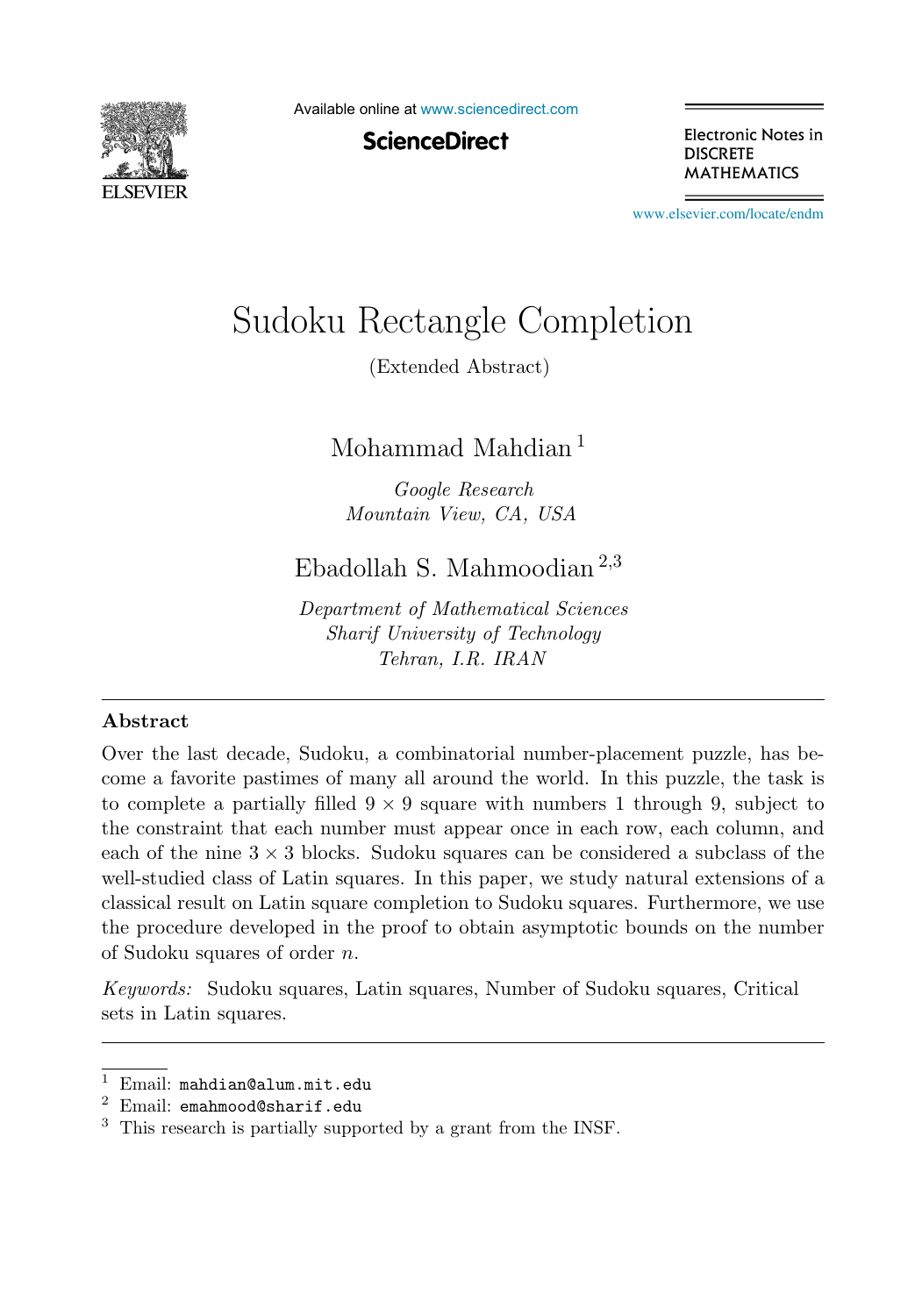#### 1 Introduction and preliminaries

A Latin square is an  $n \times n$  matrix with entries in  $1, \ldots, n$  such that each of the numbers 1 to  $n$  appears exactly once in each row and in each column. Latin squares are heavily studied combinatorial objects that date back to the time of Euler and probably earlier. A variant of the notion of Latin squares has recently surfaced in the form of a number-placement puzzle called Sudoku. In this puzzle, the task is to complete a partially filled  $9 \times 9$  square with numbers 1 through 9 such that in addition to the Latin square conditions, each number appears exactly once in each of the nine  $3 \times 3$  blocks. This puzzle was popularized in 1986 by the Japanese puzzle company Nikoli and became an international hit in the 2000s, although similar puzzles have appeared in various publications around the world since late 19th century. The emergence of this puzzle has generated a surge of interest in the mathematical properties of Sudoku squares [\[6\]](#page-7-0).

In this paper, we study a Sudoku rectangle completion problem similar to a classical result of M. Hall on Latin rectangle completion. We start with the formal definition of the main notions used in this paper. Definitions and notations not given here may be found in standard combinatorics and graph theory textbooks such as  $[2]$  and  $[12]$ .

A Latin square of order n is an  $n \times n$  matrix with entries from  $[n] =$  $\{1, \ldots, n\}$  that satisfies the following two conditions:

- row condition: every element in  $[n]$  appears at most once in each row.
- column condition: every element in  $[n]$  appears at most once in each column.

When  $n = k^2$  for an integer k, for every  $i, j \in [k]$ , the  $(i, j)$ th block of an  $n \times n$  matrix M is defined as the set of entries with coordinates in  $((i 1/k + x$ ,  $(j-1)k + y$  for  $x, y \in [k]$ . We say that  $(i, j)$  are the coordinates of this block. These blocks partition the set of entries in M into  $k^2$  submatrices, each of size  $k \times k$  and therefore containing n entries. The *i*th row block of M is the union of the blocks at coordinates  $(i, j)$  for  $j \in [k]$ . Similarly, the jth column block of M is the union of the blocks at coordinates  $(i, j)$  for  $i \in [k]$ . A Sudoku square of order  $n = k^2$  is an  $n \times n$  matrix that in addition to the row and column conditions above, satisfies the following condition:

• block condition: every element in  $[n]$  appears at most once in each block.

A partial Latin (Sudoku) square of order n is an  $n \times n$  matrix with entries from  $[n] \cup \{*\}$  (with  $*$  representing an *empty* entry) that satisfies the row and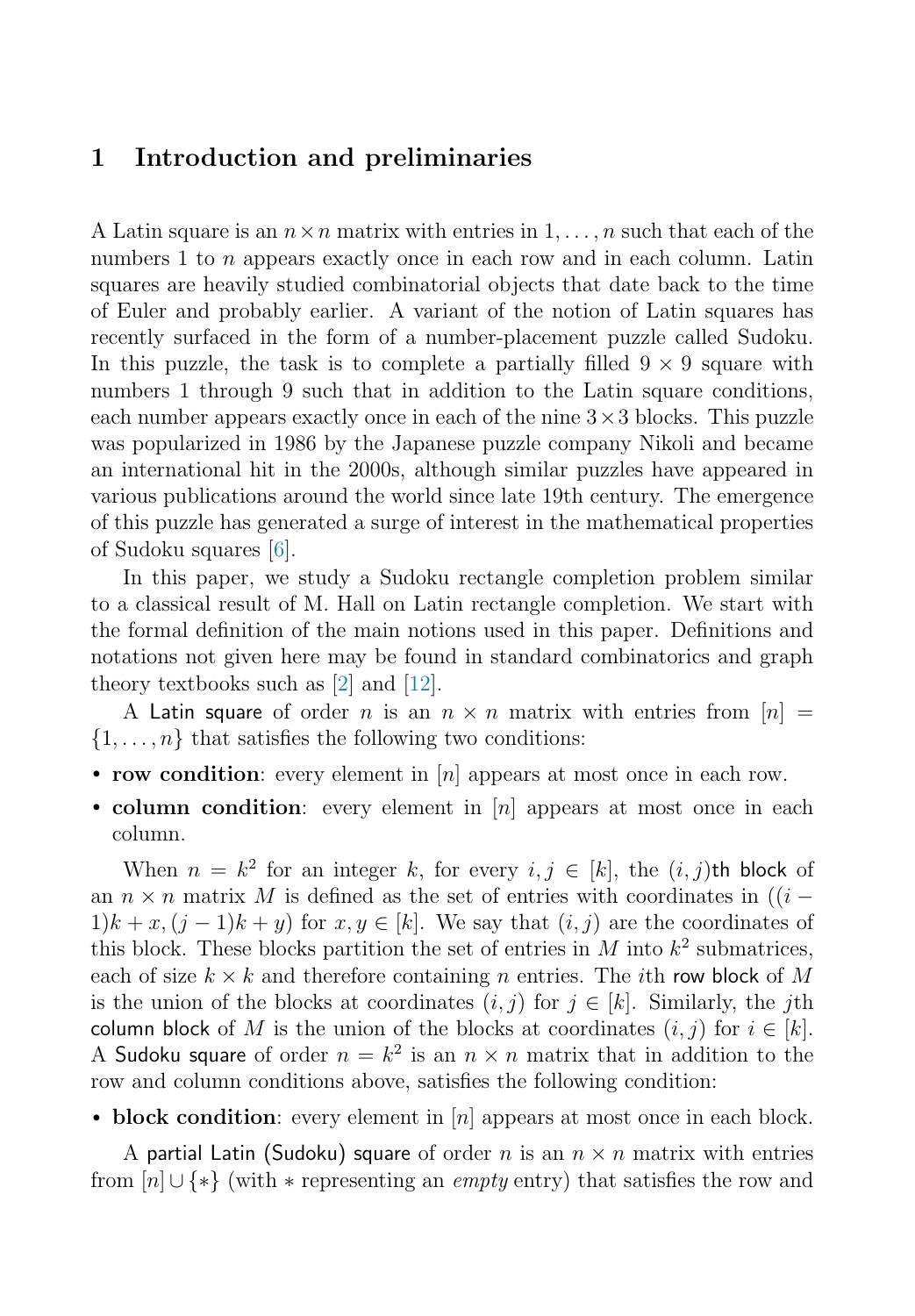column (row, column, and block) conditions. A partial Latin (Sudoku) square  $P_2$  is an extension of a partial Latin (Sudoku) square  $P_1$  if they have the same order and for every  $(i, j) \in [n]^2$ , if  $P_1(i, j) \neq *$ , then  $P_1(i, j) = P_2(i, j)$ . For  $m < n$ , an  $m \times n$  Latin (Sudoku) rectangle is an  $n \times n$  partial Latin (Sudoku) square in which all cells in the first  $m$  rows are filled and all remaining cells are empty. More generally, for every  $p, q \leq n$ , a  $(p, q, n)$ -Latin (Sudoku) rectangle is an  $n \times n$  partial Latin (Sudoku) square in which all cells in the intersection of the first  $p$  rows and the first  $q$  columns are filled and all remaining cells are empty.

For Latin rectangles there is a well-known theorem of Marshal Hall [\[5\]](#page-7-2) that states: Every  $m \times n$  Latin rectangle can be extended to an  $n \times n$  Latin square. This theorem is proved by using the classical matching theorem of Philip Hall. A natural question is whether the similar statement holds for Sudoku rectangles. In this paper, we study this question, and will show that, perhaps surprisingly, the answer depends on the value of m.

For  $n = 9$  (the regular Sudoku), this question was answered by Kanaana and Ravikumar [\[7\]](#page-7-3). They showed that for all values of m except  $m = 5$ , an  $m \times 9$  Sudoku rectangle can always be completed to a Sudoku square. For  $m = 5$ , this is not always possible. For example, see the  $5 \times 9$  Sudoku rectangle in Figure [1.](#page-2-0) Note that none of the numbers  $1, \ldots, 9$  can be placed in the square marked with a star.

<span id="page-2-1"></span>

| $\mathbf{1}$   | $\overline{2}$ | $\sqrt{3}$       | $\overline{4}$ | $\overline{5}$ | $\,6$        | 7               | 8              | 9           |
|----------------|----------------|------------------|----------------|----------------|--------------|-----------------|----------------|-------------|
| $\overline{4}$ | $\overline{5}$ | 6                | 7              | 8              | 9            | $\mathbf{1}$    | $\overline{2}$ | 3           |
| 7              | 8              | $\boldsymbol{9}$ | $\mathbf{1}$   | $\sqrt{2}$     | $\sqrt{3}$   | $\overline{4}$  | $\overline{5}$ | 6           |
|                |                |                  |                |                |              |                 |                |             |
| 8              | 3              | $\sqrt{2}$       | $\bf 5$        | 6              | $\mathbf{1}$ | $9\phantom{.0}$ | $\overline{4}$ | 7           |
| 9              | 6              | $\bf 5$          | 8              | $\overline{4}$ | 7            | $\overline{2}$  | 3              | $\mathbf 1$ |

<span id="page-2-0"></span>Fig. 1. A  $5 \times 9$  Sudoku rectangle with no valid completion

For general  $n$ , the only previous result on completability of Sudoku rectangle is the following theorem proved by Kanaana and Ravikumar [\[7\]](#page-7-3).

**Theorem A** ([\[7\]](#page-7-3)) Assume  $n = k^2$  and  $n - k \le m \le n$ . Then every  $m \times n$ Sudoku rectangle can be completed to a Sudoku square.

In this paper, we prove two more sufficient conditions for  $m$ , under which every  $m \times n$  Sudoku rectangle is completable to an  $n \times n$  Sudoku square (Sec-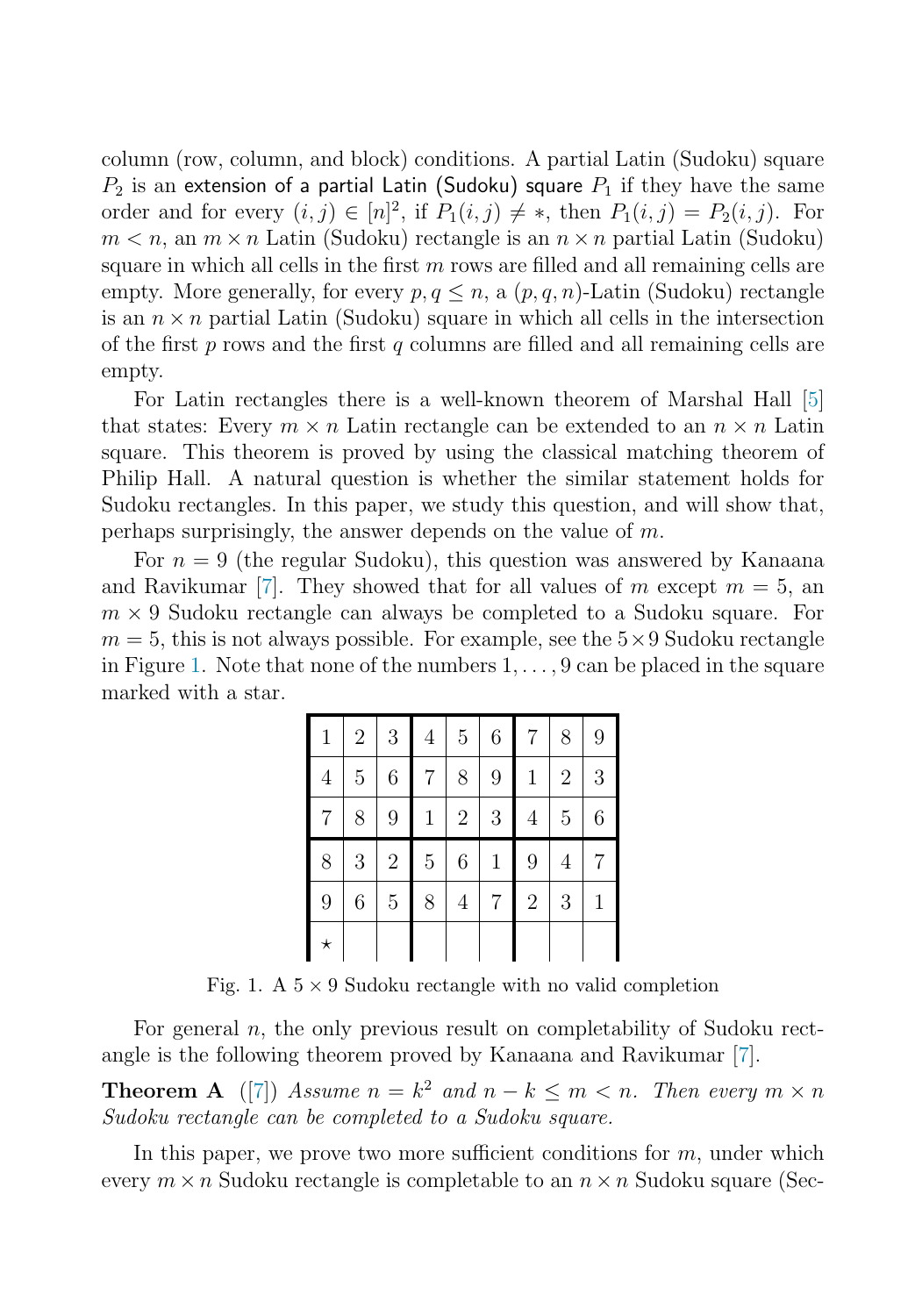tion [2\)](#page-3-0). These results are proved using a two-stage procedure for completing a Sudoku rectangle, where generalized matching and bipartite graph edge coloring is used within the two stages. We will show in Section [3](#page-5-0) that the union of these three conditions is a full characterization of the values of  $m$  for which every  $m \times n$  Sudoku rectangle is completable. An important ingredient of this proof is a constructive lemma that shows how to generalize a non-completable  $m \times k$  Sudoku rectangle to a non-completable  $m \times n$  Sudoku rectangle. Sections [4](#page-6-0) and [5](#page-6-1) are devoted to two corollaries of our characterization. We observe in Section [4,](#page-6-0) that the procedure used to prove our sufficient conditions gives an efficient algorithm for deciding whether a given  $m \times n$  rectangle is completable and find a valid completion. Furthermore, in Section [5](#page-6-1) we use this procedure combined with theorems of Minc and Van der Waerden, to prove asymptotic bounds on the number of Sudoku squares of order n.

#### Related work.

Recently quite a few papers have appeared on the mathematical questions raised for Sudoku squares similar to Latin squares. For example in [\[4\]](#page-7-4) the number of Sudoku squares is discussed, while some results about the sets of mutually orthogonal Sudoku squares are given in [\[10\]](#page-8-1). Concepts of "critical (or defining) sets" i.e. "the minimum Sudoku problem" and "Sudoku trades (or detection of unavoidable sets in Sudoku)" are studied in [\[8\]](#page-7-5), [\[9\]](#page-8-2), [\[13\]](#page-8-3), and [\[3\]](#page-7-6). In [\[1\]](#page-7-7) Sudoku is considered as a special case of Gerechte designs and they introduce some interesting mathematical problems about them. The complexity and completeness of finding solution for Sudoku is investigated in [\[11\]](#page-8-4). List coloring of Latin and Sudoku graphs is studied in [\[6\]](#page-7-0) which has an extensive number of references on Sudoku. In [\[7\]](#page-7-3) the problem of completing Sudoku rectangles is studied.

### <span id="page-3-0"></span>2 Sufficient Conditions

<span id="page-3-1"></span>In Theorem [A](#page-2-1) it is shown that if the Sudoku rectangle only leaves parts of the last row block incomplete, then it can be completed to a Sudoku square. In this section, we prove two theorems, showing that for certain other values of m, an  $m \times n$  Sudoku rectangle can always be completed to a Sudoku square. We start with the next result which shows that if the Sudoku rectangle consists of a number of full row blocks and a number of empty row blocks (i.e., no row block is partially filled), then it can always be completed to a Sudoku square.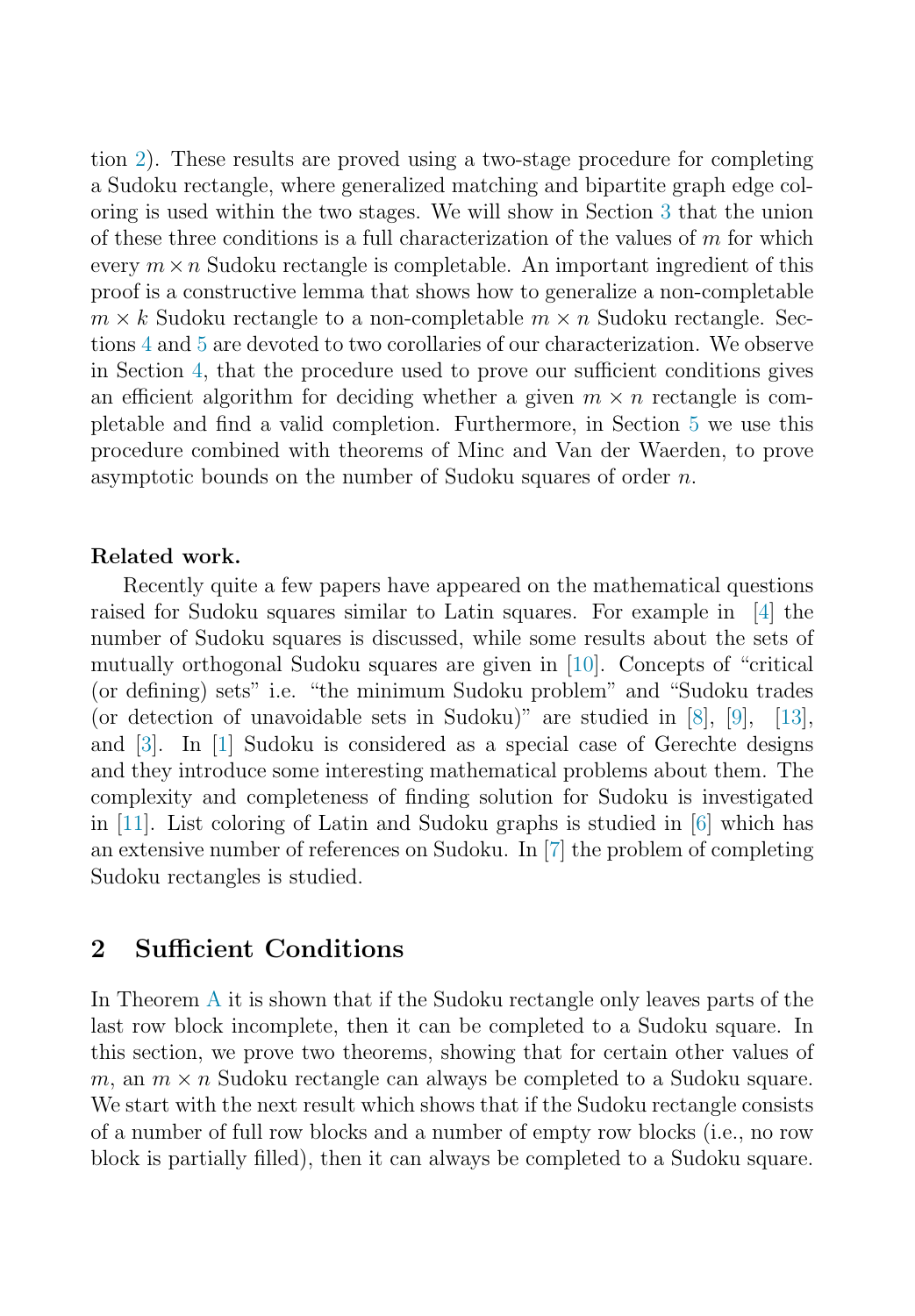**Theorem 2.1** Assume  $n = k^2$  and  $m = lk$  for some  $l < k$ . Then every  $m \times n$ Sudoku rectangle R can be completed to a Sudoku square.

The detailed proof of this theorem, as well as the proofs of other results in this paper, are omitted here due to lack of space. The high-level idea of the proof is as follows: We prove that we can complete the rectangle  $R$  row-block by row-block. To do this, we need to show that R can be extended to a  $k(l +$  $1 \times n$  Sudoku rectangle. This is done in two steps: First, we fill the elements in the  $(l + 1)$ st row block in such a way that column and block conditions are satisfied. In the second step, we permute the elements in each column of the  $(l+1)$ st row block in such a way that the resulting configuration satisfies the row condition as well. Note that column and block conditions will stay satisfied after such a permutation, and therefore, the resulting configuration is a valid Sudoku extension of R.

For the first step, for each block  $B_d$  in the  $(l+1)$ st row block, we formulate an assignment problem as follows: On one side of the assignment problem, we have the numbers  $1, \ldots, n$ . On the other side, we have the k columns  $c_1, c_2, \ldots, c_k$  of the block. A number i can be assigned to a column j, if i does not appear in column  $j$  in  $R$ . We can use generalizations of Hall's theorem or network flow arguments to show that there is a  $k$ -to-1 assignment of numbers to columns in this assignment problem. Putting these assignments together for all blocks  $B_d$  of the  $(l + 1)$ st row block, we obtain an assignment of the n numbers to the *n* columns such that:

- each number is assigned to precisely  $k$  columns, one from each block;
- each column has precisely  $k$  numbers assigned to it; and
- no number is assigned to a column where it appears in one of the cells of the column above that.

Let us call this assignment  $M$ . The second step is to take the assignment M and specify in which of the k rows of the  $(l+1)$ st row block each number must go. We construct a bipartite graph as follows: On one side, we have the numbers  $1, \ldots, n$ , and on the other side, we have the n columns of the  $(l+1)$ st row block. There is an edge between number i and column j, if i is assigned to j under the assignment M. By the properties of  $M$ , this is a bipartite  $k$ -regular graph. By König's theorem, this graph has an edge-coloring with  $k$ colors. Let the colors be denoted by  $1, \ldots, k$ . We now complete the  $(l + 1)$ st row block as follows: For each edge  $(i, j)$  colored with color c, we place the number i on the cth row of the row block and jth column. It is easy to see that with the addition of this row-block all the Sudoku conditions are still satisfied: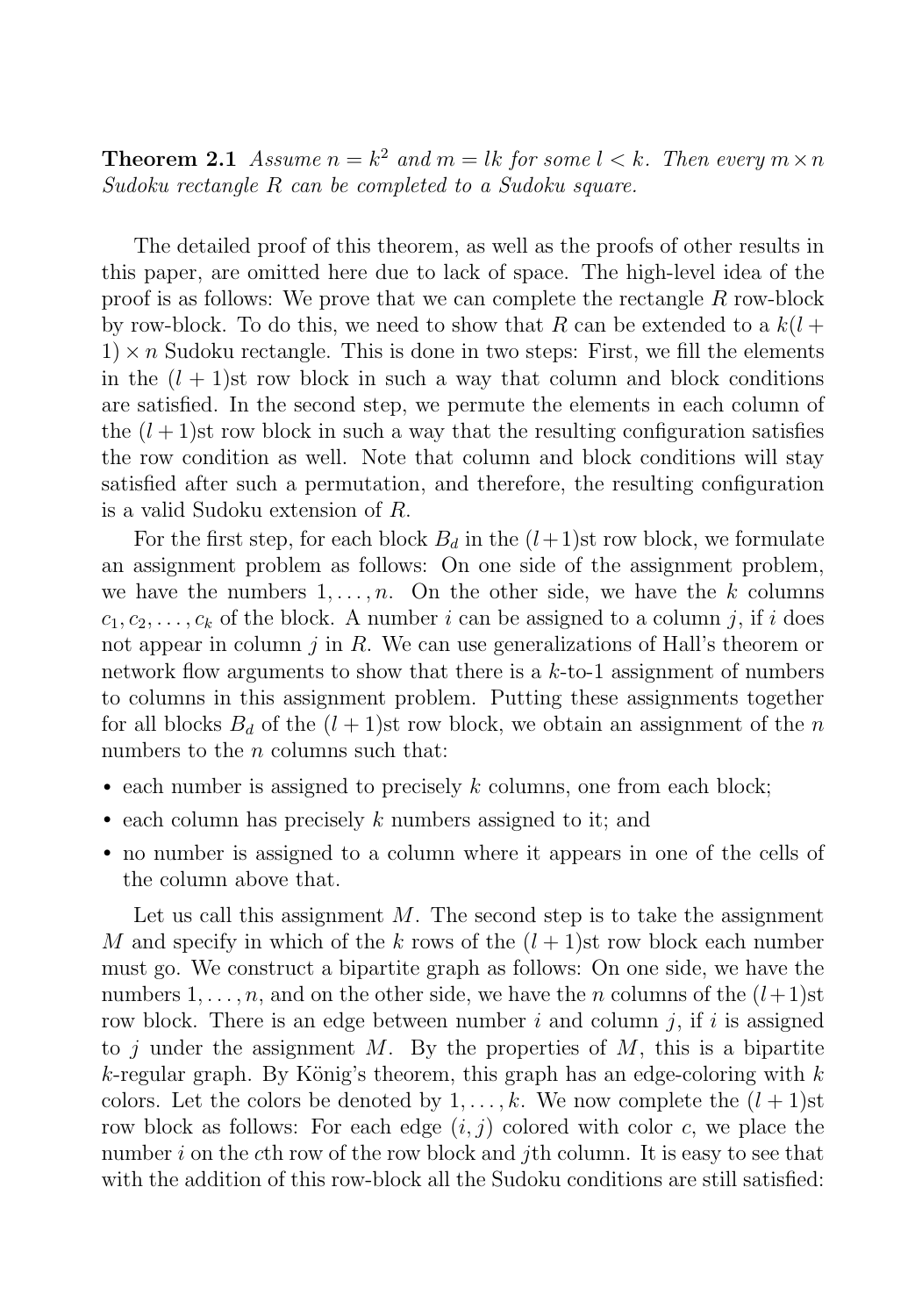There is no repeated element in any row, since the coloring is a proper edge coloring; there is no repeated element in each column by the third property of the assignment  $M$ ; and there is no repeated element in each block by the first property of the assignment  $M$ .

<span id="page-5-1"></span>The next theorem gives another sufficient condition for completability of a Sudoku rectangle. Proof (omitted here) follows the same structure as in the above argument, although the arguments for the existence of solutions to the underlying assignment problems are more involved.

<span id="page-5-0"></span>**Theorem 2.2** Assume  $n = k^2$  and  $m = lk + r$  for some  $l < k$  and  $0 \le r < k$ . Then an  $m \times n$  Sudoku rectangle R can always be completed to a Sudoku square, if  $(k - r)(k - l) > lk$ .

### 3 A Complete Characterization

In this section, we give some Sudoku rectangle constructions to prove that the union of the three sufficient conditions given in Section [2](#page-3-0) and Theorem [A](#page-2-1) is also necessary.

**Theorem 3.1** Assume  $n = k^2$  and  $m = lk + r$  for some  $l < k$  and  $0 \le r < k$ . Every  $m \times n$  Sudoku rectangle R can always be completed to a Sudoku square, if and only if at least one of the following conditions hold:

- $l = k 1$ ,
- $r = 0$ , or
- $(k r)(k l) > lk$ .

Sufficiency follows from the theorems in Section [2](#page-3-0) and Theorem [A.](#page-2-1) To prove necessity, we need to construct an  $m \times n$  Sudoku rectangle that is not completable for any value of  $m$  that does not satisfy the conditions of the theorem. The main tool we use in this construction is the following extension of Theorem [2.1,](#page-3-1) which proves that any  $(m, k, n)$ -Sudoku rectangle can be extended to an  $m \times n$  Sudoku rectangle. This means that to construct an  $m \times n$  Sudoku rectangle that is not completable, it is enough to construct its first column block, i.e., an  $(m, k, n)$ -Sudoku rectangle that is not completable.

**Lemma 3.2** For every  $n = k^2$ ,  $m \leq n$ , every  $(m, k, n)$ -Sudoku rectangle R can be extended to an  $(m, n, n)$ -Sudoku rectangle.

The proof of the above lemma as well as the construction of non-completable  $(m, k, n)$ -Sudoku rectangle is left to the full version of the paper.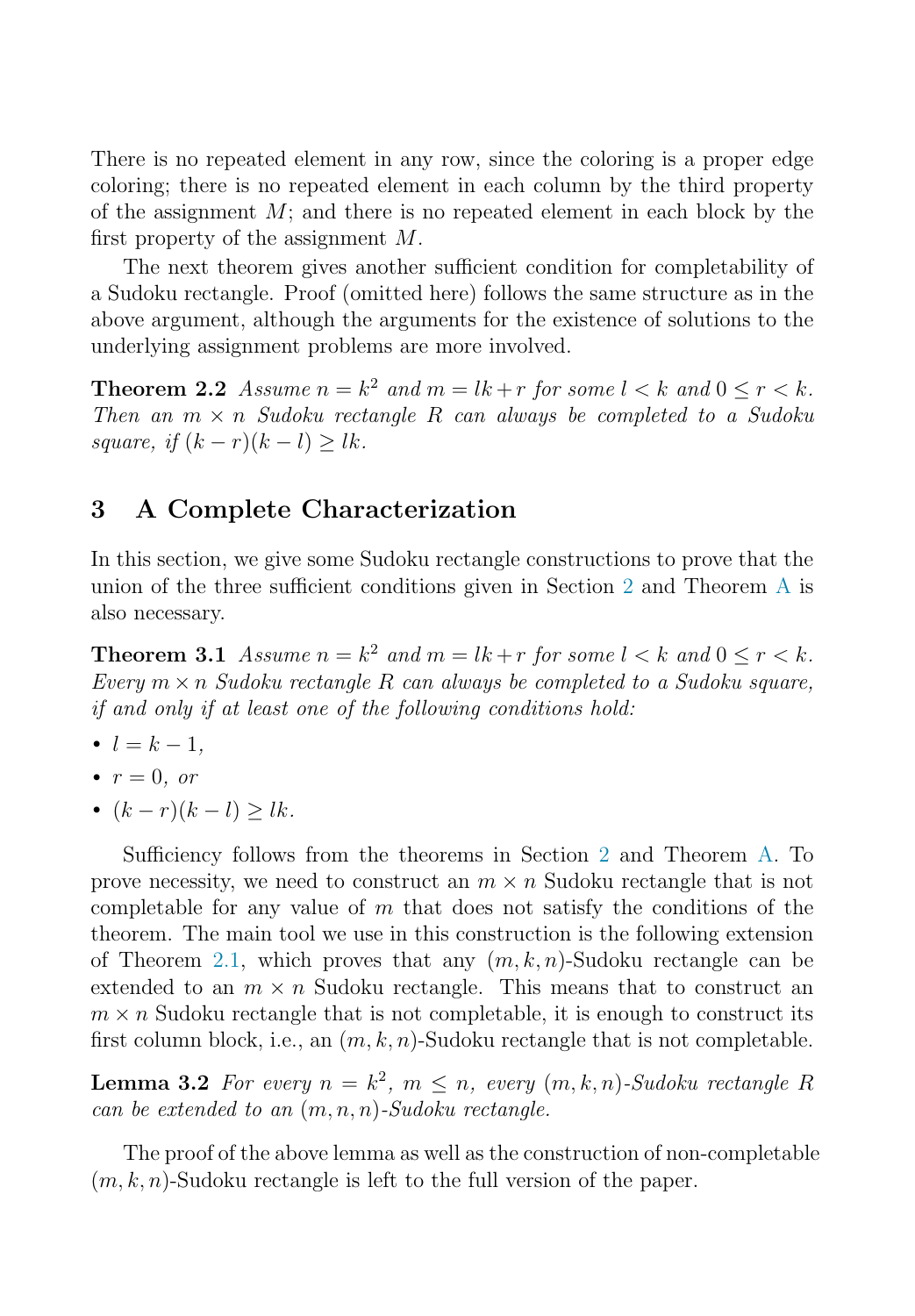## <span id="page-6-0"></span>4 Algorithms for Sudoku Rectangle Completion

The two-stage procedure used in the proof of Theorem [2.2](#page-5-1) is essentially a polynomial-time algoritm for completing a Sudoku rectangle into a Sudoku square. Furthermore, we note that the same procedure applies for every value of  $m$ , and not just for those for which Theorem [2.2](#page-5-1) guarantees the existence of a Sudoku square. This is a simple observation, and follows from the fact that if the given Sudoku rectangle  $R$  has a valid extension, then this extension gives a perfect 1-to- $(k-r)$  matching in the graph constructed in the first stage. On the other hand, if  $R$  is not completable, then the graph constructed in the first stage does not have any perfect 1-to- $(k - r)$  matching, since if it did, this matching can be turned into an extension to a Sudoku square using the method outlined in the proof of Theorem [2.2.](#page-5-1) Therefore, we have the following result.

**Theorem 4.1** There is a polynomial time algorithm that given an  $m \times n$ Sudoku rectangle  $R$ , finds a completion of  $R$  to a Sudoku square, or decides that R is not completable to a Sudoku square.

<span id="page-6-1"></span>An interesting follow-up question is whether the above result can be generalized to the case where  $R$  is a general partial Sudoku square or when  $R$  is a  $(p, q, n)$ -Sudoku rectangle. We conjecture that at least in the former case, the problem is NP-complete.

## 5 Asymptotics of the Number of Sudoku Squares

<span id="page-6-2"></span>Let  $Sud(n)$  denote the number of Sudoku squares of order n. In this section, we give a tight asymptotic bound on  $(\text{Sud}(n))^{1/n^2}$ . Our proof uses the Sudoku rectangle completion procedure of the Section [3](#page-5-0) as well as classical bounds on the permanent of matrices. Our result is summarized in the following theorem.

**Theorem 5.1** We have  $(\text{Sud}(n))^{1/n^2} \sim e^{-3n}$  as  $n \to \infty$ .

This should be contrasted with a similar result for Latin squares (see, for example, [\[12,](#page-8-0) Theorem 17.3]), which shows that  $(L(n))^{1/n^2} \sim e^{-2n}$  as  $n \to \infty$ , where  $L(n)$  is the number of Latin squares of order n. In other words,

Corollary 5.2 The fraction of the Latin squares of order n that are Sudoku squares is  $\left(\frac{1}{e}+o(1)\right)^{n^2}$ .

The proof of Theorem [5.1](#page-6-2) (omitted here) uses two classical results about the permanent of matrices: The Van der Waerden conjecture (proved inde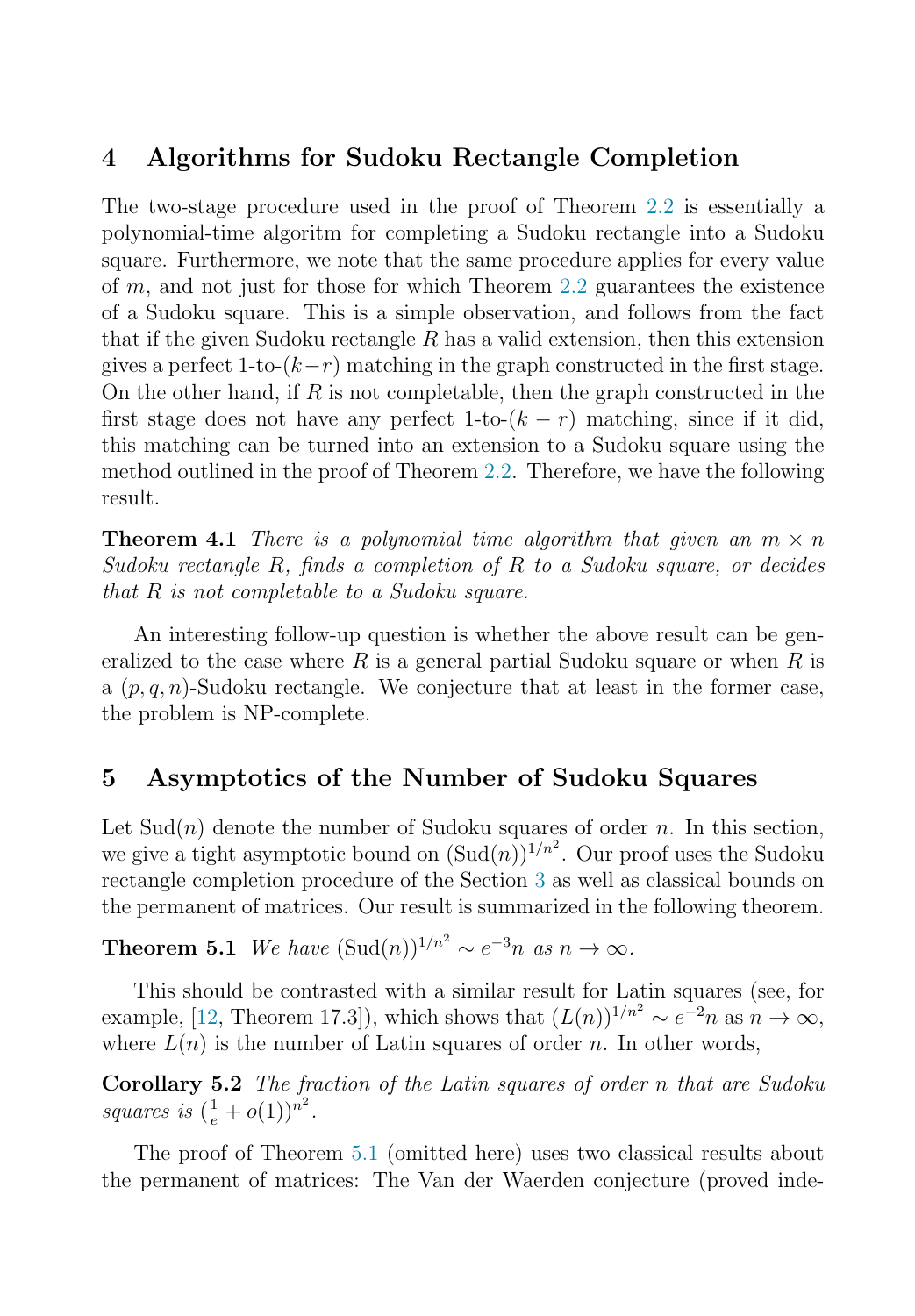pendently by Falikman and Egoritsjev), and Minc's conjecture (proved by Brégman) that give lower and upper bounds on the number of solutions to an assignment problem (See [\[12\]](#page-8-0)). We use the Sudoku rectangle completion procedure of Section [3](#page-5-0) to build a Sudoku square row-block by row-block, and in each step bound the number of ways each row-block can be completed using the above theorems. The result follows after a careful calculation using Stirling's formula.

#### Acknowledgements.

<span id="page-7-7"></span>Part of the research of the second author was done while he was visiting professor Delaram Kahrobaee at the Graduate Center of City University of New York. He thanks for the hospitality during his visit.

#### References

- <span id="page-7-6"></span><span id="page-7-1"></span>[1] R. A. Bailey, Peter J. Cameron, and Robert Connelly. Sudoku, Gerechte designs, resolutions, affine space, spreads, reguli, and Hamming codes. *Amer. Math. Monthly*, 115(5):383–404, 2008.
- <span id="page-7-4"></span>[2] J. A. Bondy and U. S. R. Murty. *Graph theory*, volume 244 of *Graduate Texts in Mathematics*. Springer, New York, 2008.
- <span id="page-7-2"></span>[3] Joshua Cooper and Anna Kirkpatrick. Critical sets for Sudoku and general graph colorings. *Discrete Math.*, 315:112–119, 2014.
- <span id="page-7-0"></span>[4] Bertram Felgenhauer and Frazer Jarvis. Mathematics of Sudoku I. *Mathematical Spectrum*, 39:15 , 22, 2006.
- [5] Marshall Hall. An existence theorem for Latin squares. *Bull. Amer. Math. Soc.*, 51:387–388, 1945.
- <span id="page-7-5"></span><span id="page-7-3"></span>[6] Antal Iv´anyi and Zsolt N´emeth. List coloring of Latin and Sudoku graphs. In *8th Joint Conference on Mathematics and Computer Science—MaCS 2010*, pages 23–34. NOVADAT Ltd., Győr, 2011.
- [7] Izabela Kanaana and Bala Ravikumar. Row-filled completion problem for Sudoku. *Util. Math.*, 81:65–84, 2010.
- [8] Hung-Hsuan Lin and I-Chen Wu. Solving the minimum Sudoku problem. *Technologies and Applications of Artificial Intelligence (TAAI), 2010 International Conference on*, 315:456–461, 2010.